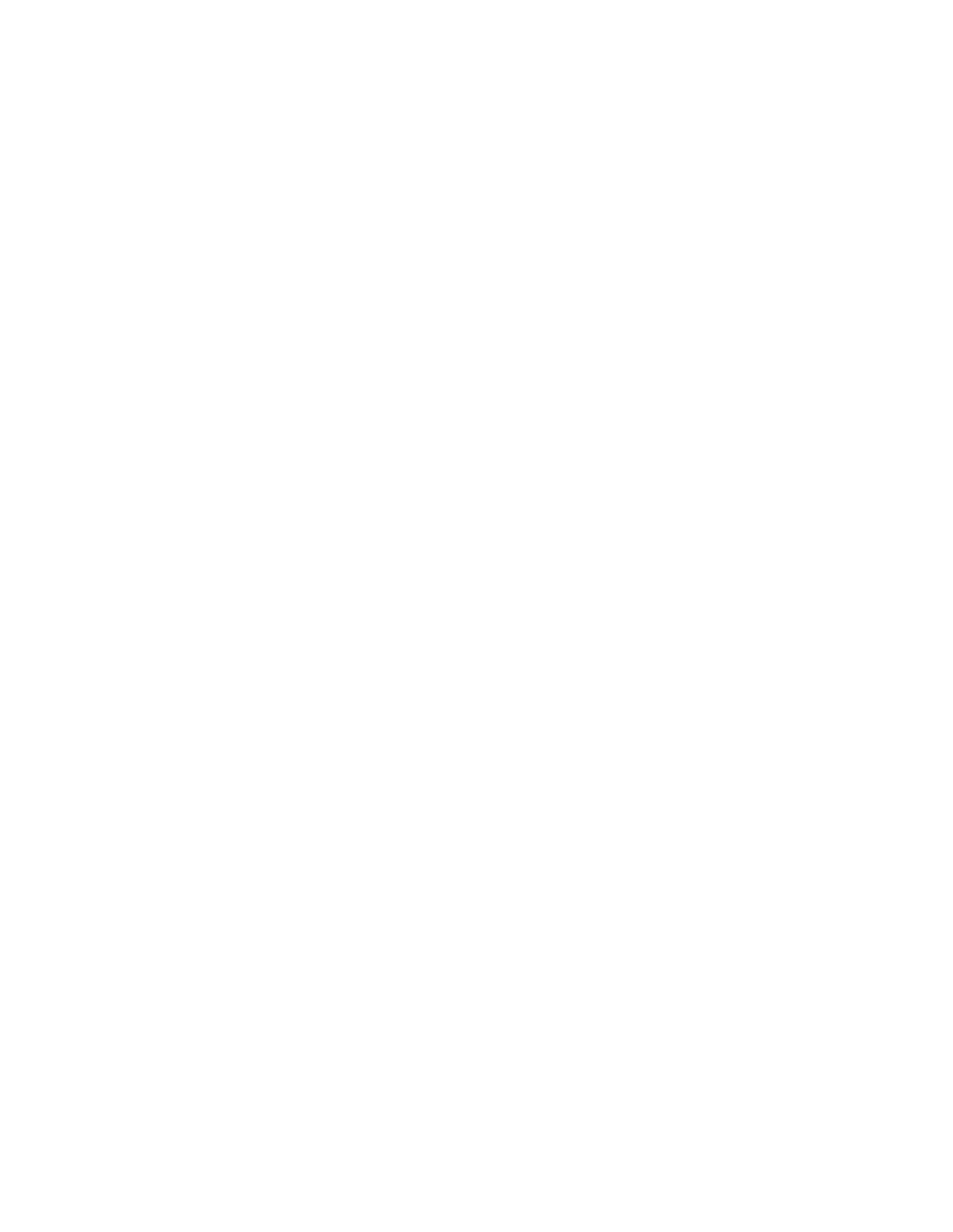

**(BILL NO. 10 OF 2009)** 

A

BILL

Entitled

**AN ACT** TO AMEND THE TRAFFIC ACT (CAP. 131)

**ENACTED** by the National Parliament of Solomon Islands.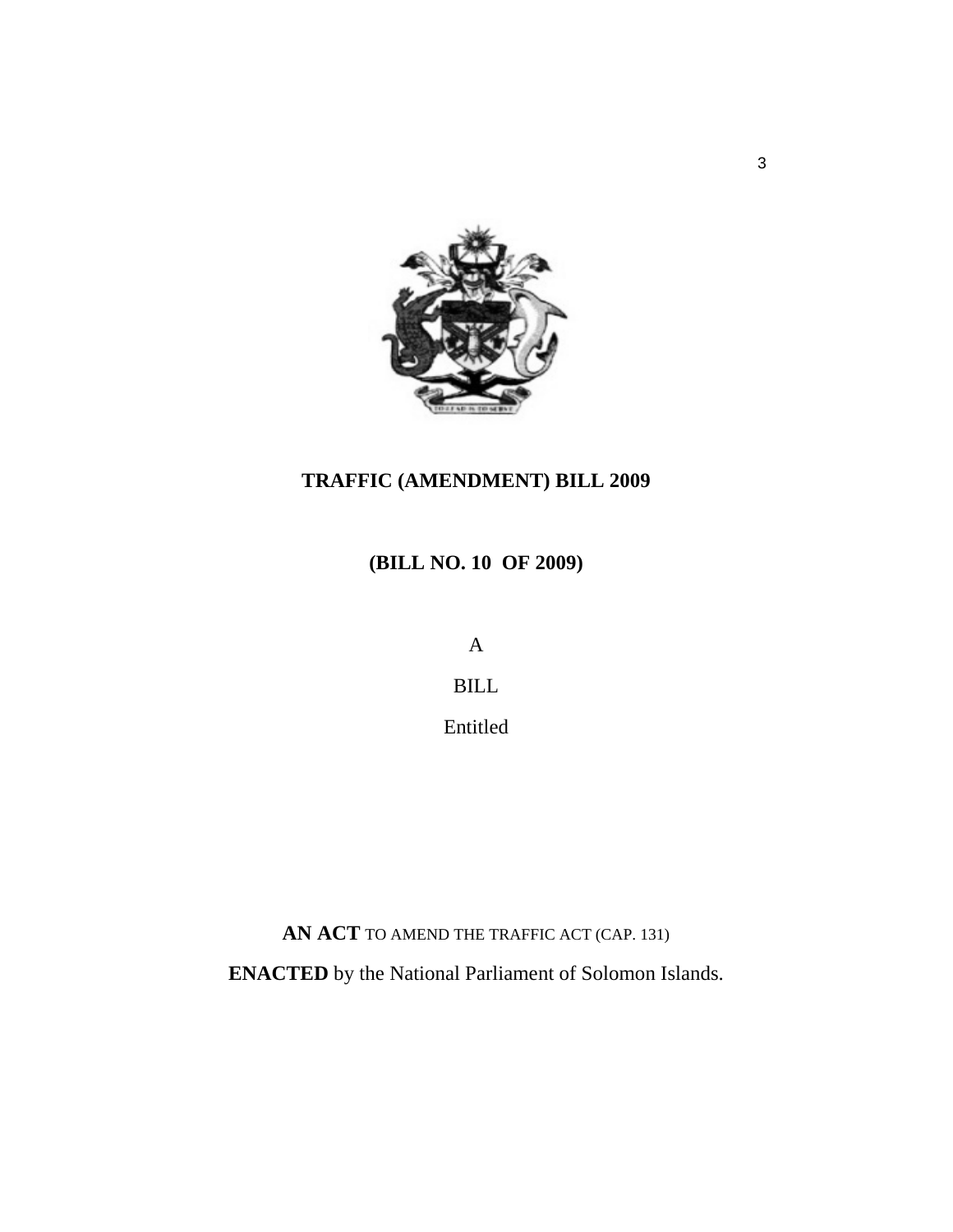| Citation and<br>commencement       | 1.<br>Gazette.                                                                                                      | This Act may be cited as the Traffic (Amendment) Act 2009,<br>and commences on a date appointed by the Minister, by notice in the |                                                                                                    |  |
|------------------------------------|---------------------------------------------------------------------------------------------------------------------|-----------------------------------------------------------------------------------------------------------------------------------|----------------------------------------------------------------------------------------------------|--|
| Section 1<br>amended               | 2.<br>The principal Act is amended in section 1 by deleting<br>"Traffic Act" and substituting "Road Transport Act". |                                                                                                                                   |                                                                                                    |  |
| Section 2<br>amended               | 3.                                                                                                                  | The principal Act is amended in section 2–                                                                                        |                                                                                                    |  |
|                                    |                                                                                                                     | (a)                                                                                                                               | by adding the following definition $-$                                                             |  |
|                                    |                                                                                                                     |                                                                                                                                   | ""Board" means the Road Transport Board<br>established by section 3;";                             |  |
|                                    |                                                                                                                     | (b)                                                                                                                               | by repealing the definition of "highway authority"<br>and substituting the following definition -  |  |
|                                    |                                                                                                                     |                                                                                                                                   | " "highway authority" means the Board, and<br>includes a person declared under section $3(5)$ ;";  |  |
|                                    |                                                                                                                     | (c)                                                                                                                               | in the definition of "inspector", by deleting "section"<br>4(3)" and substituting "section 5"; and |  |
|                                    |                                                                                                                     | (d)                                                                                                                               | by adding the following new definition $-$                                                         |  |
|                                    |                                                                                                                     |                                                                                                                                   | " "Minister" means the Minister responsible for<br>road transport;".                               |  |
| Sections 3, 4 and<br>5 substituted | 4.                                                                                                                  | The principal Act is amended by repealing sections 3, 4 and<br>5 and substituting the following sections –                        |                                                                                                    |  |
|                                    | "Road Transport<br>Board"                                                                                           | "3. (1)                                                                                                                           | This section establishes the Road Transport Board<br>consisting of the following members –         |  |

- (a) the Permanent Secretary for the Ministry responsible for road transport, as the Chairperson;
- (b) the Clerk of the Honiara City Council;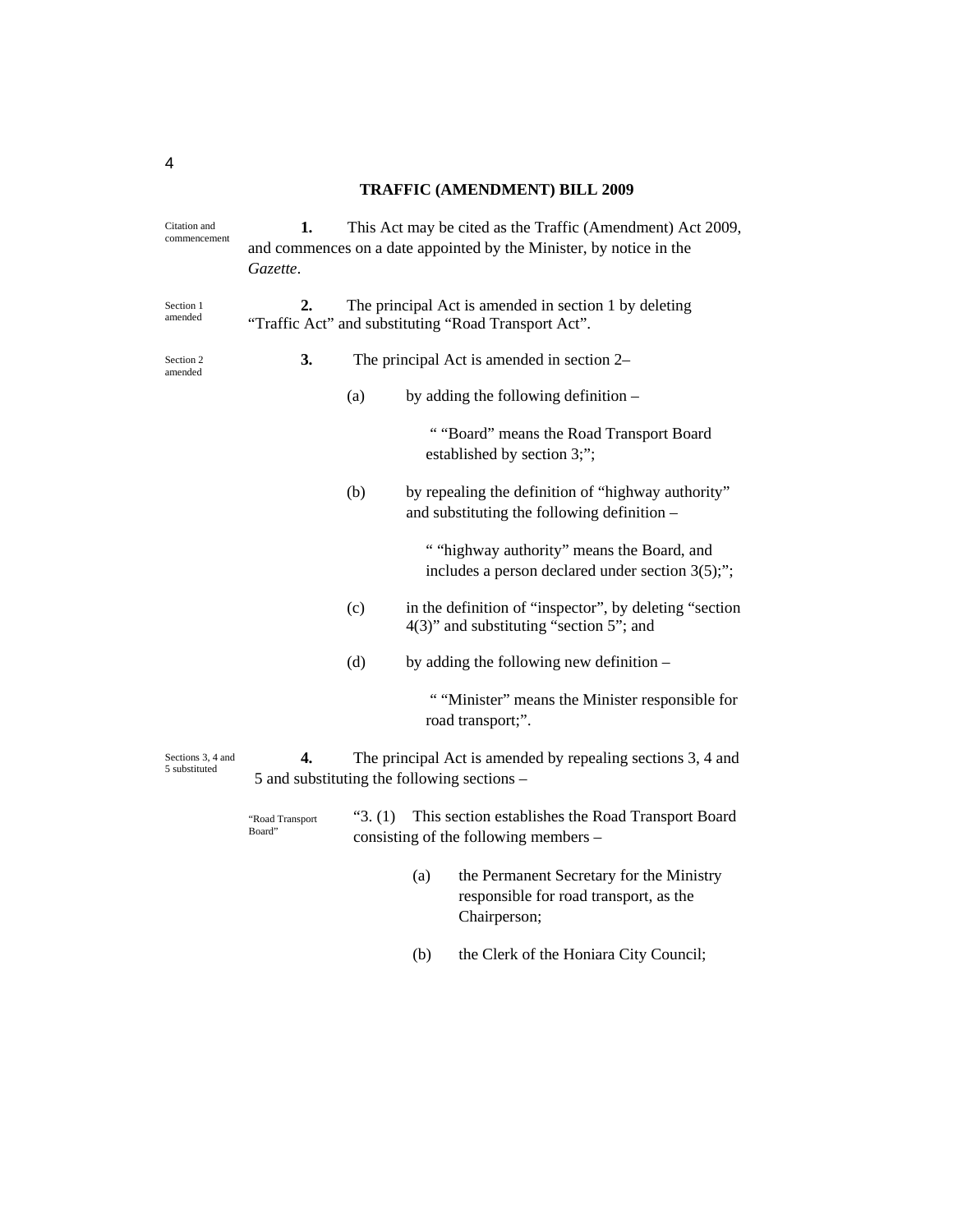- (c) the Commissioner of Police or a senior Gazetted officer as the Commissioner's nominee;
- (d) the Permanent Secretary for the Ministry responsible for Provincial Governments or the Permanent Secretary's nominee;
- (e) the Permanent Secretary for the Ministry responsible for commerce or the Permanent Secretary's nominee;
- (f) the Chief Mechanical Engineer of the Ministry responsible for roads;
- (g) a member to represent the Solomon Islands Chamber of Commerce; and
- (h) two other members (one is to represent the taxi operators and the other is to represent the bus operators).
- (2) The Minister may
	- (a) appoint or re-appoint the members under subsection  $(1)(g)$  and  $(h)$  for a period of up to three years; and
	- (b) determine the allowances for such members.

(3) The Minister may give written policy directives in the public interest to the Board, and the Board shall comply with such directives.

(4) The Board shall be the highway authority for the purpose of this Act and any other written law.

(5) The Board may, by notice in the *Gazette*, declare any other body to be a highway authority for any specific area, subject to conditions the Board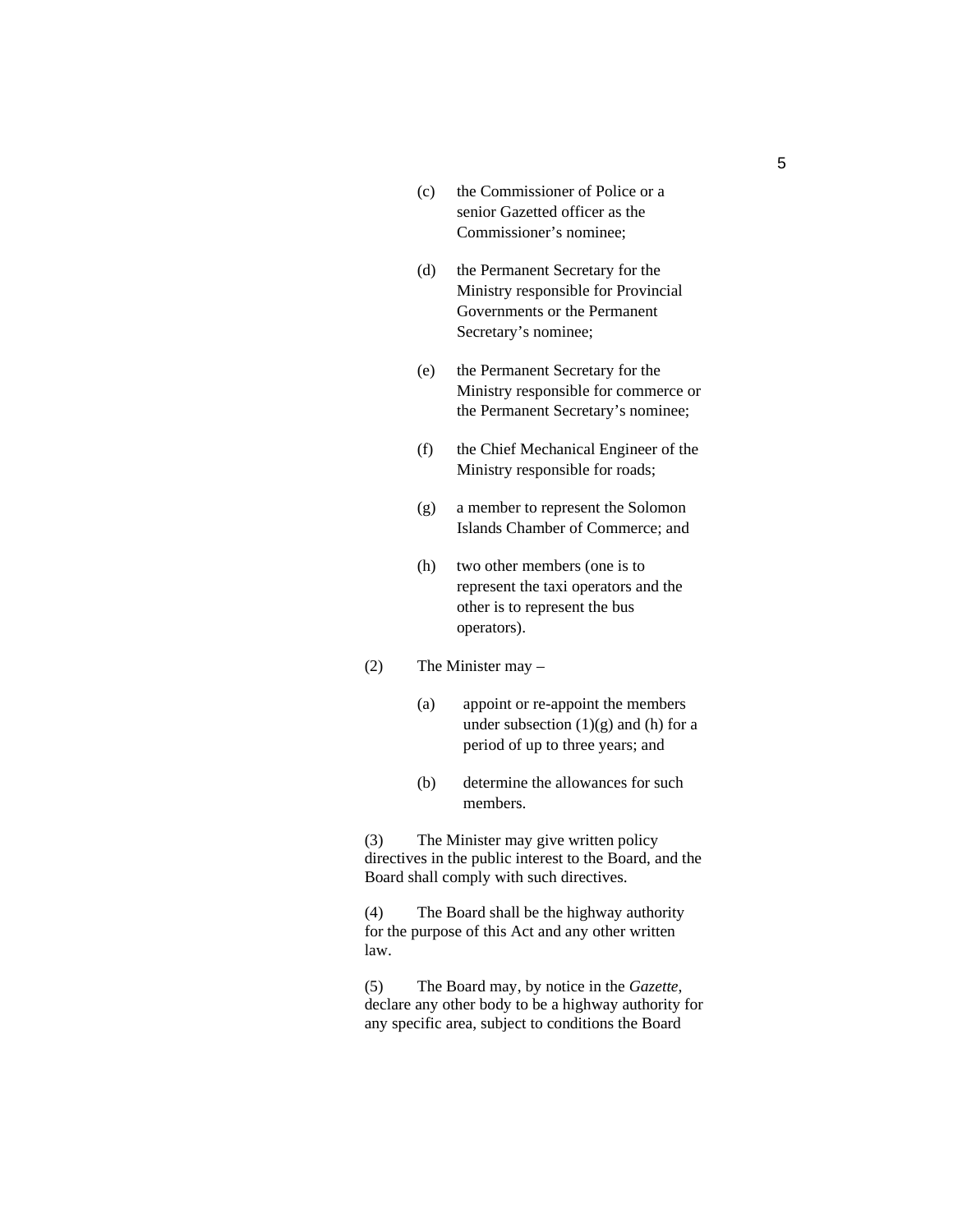may impose.

(6) Any document of the Board is to be signed by the Chairperson or a member authorised by resolution of the Board, subject to section 4.".

The functions of the Board are  $-$ "Functions of the "3A. Board"

- (a) to formulate, implement, monitor and review policies in relation to road transport, in conjunction with the functions of the Ministry to formulate national transport policy;
- (b) to coordinate the implementation, administration and enforcement of this Act;
- (c) to prepare and submit quarterly reports to the Minister on the implementation, administration and enforcement of this Act;
- (d) to submit to the Minister any information in relation to this Act, if so required by the Minister; and
- (e) other functions given to it under this Act or any other written law.".

"3B. The powers of the Board are – "Powers of the

- (a) to register and license motor vehicles;
- (b) to license drivers;
- (c) to carry out inspections and examinations of motor vehicles;
- (d) to carry out testing and examination of drivers;
- (e) to carry out enforcement of this Act, in conjunction with the Police, any other highway authority and any other enforcement agency;
- (f) to institute and conduct prosecutions for offences under this Act, its regulations or

Board"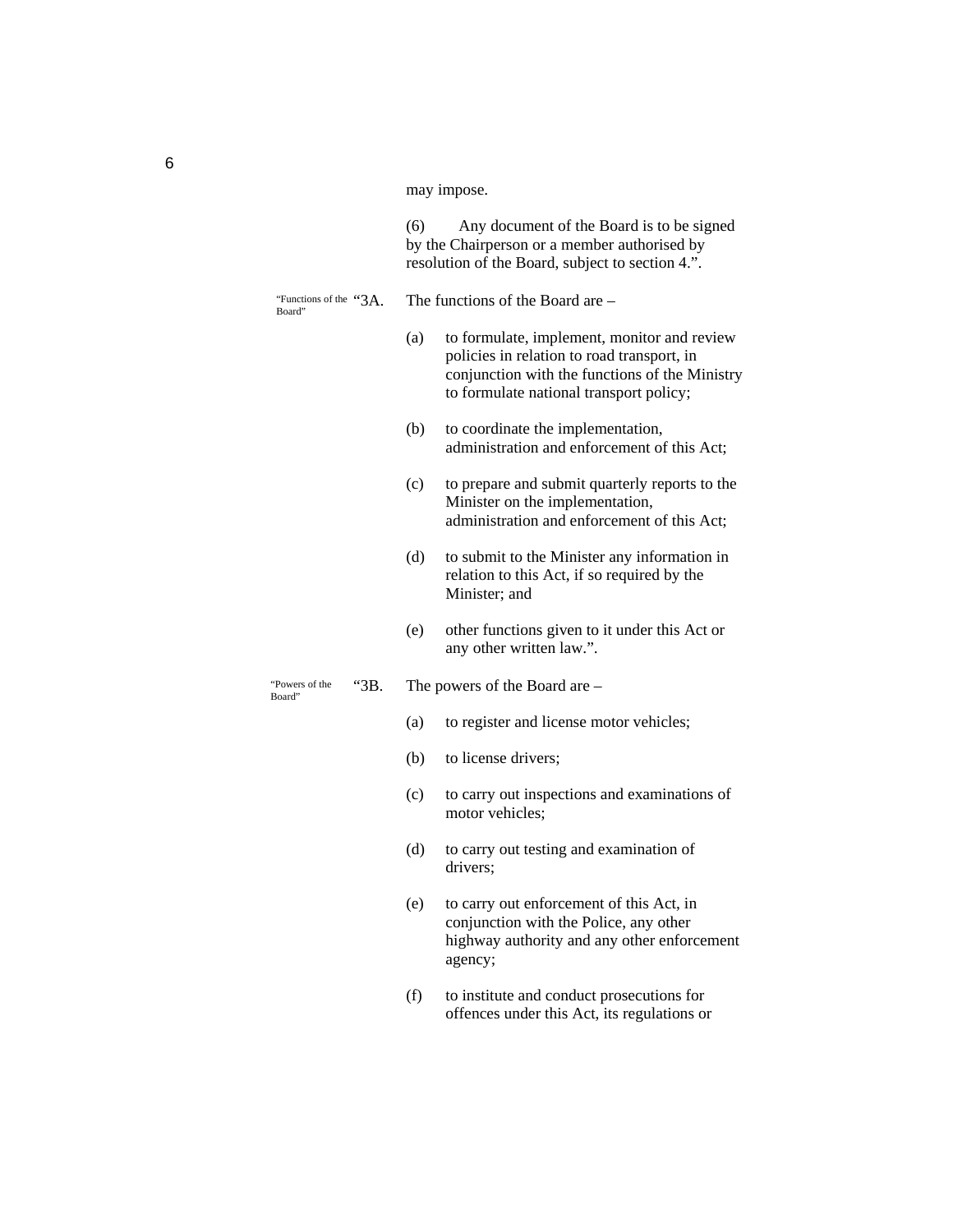Highway Code, subject to any written directions by the Director of Public Prosecutions; and

(g) to exercise any other powers conferred on it under this Act or any other written law.".

"3C. (1) The Board shall meet at least once a month to be convened by the Chairperson or upon the written request of at least 4 members to the Chairperson. "Meetings of the Board"

> (2) Five members constitute a quorum for a meeting of the Board.

(3) If the Chairperson is absent, the members present may elect one of them to preside at that meeting.

(4) A member who has an interest in any matter before the Board shall disclose such interest to the Board and shall not take part in the deliberation and voting on such matter.

(5) Subject to this Act, the Board may determine its meeting procedures.".

"4. The Board may, by notice in the *Gazette*, delegate any of its functions and powers under this Act or any other written law to any of the officers specified in section 5(1) or to any other highway authority.". "Delegation of powers"

"5. (1) The following public officers' positions are established for the purposes of this Act – "Officers of the Board"

- (a) Principal Licensing Officer;
- (b) licensing officers;
- (c) inspectors and examiners; and
- (d) enforcement officers.

(2) The Principal Licensing Officer is responsible for the day to day administration of the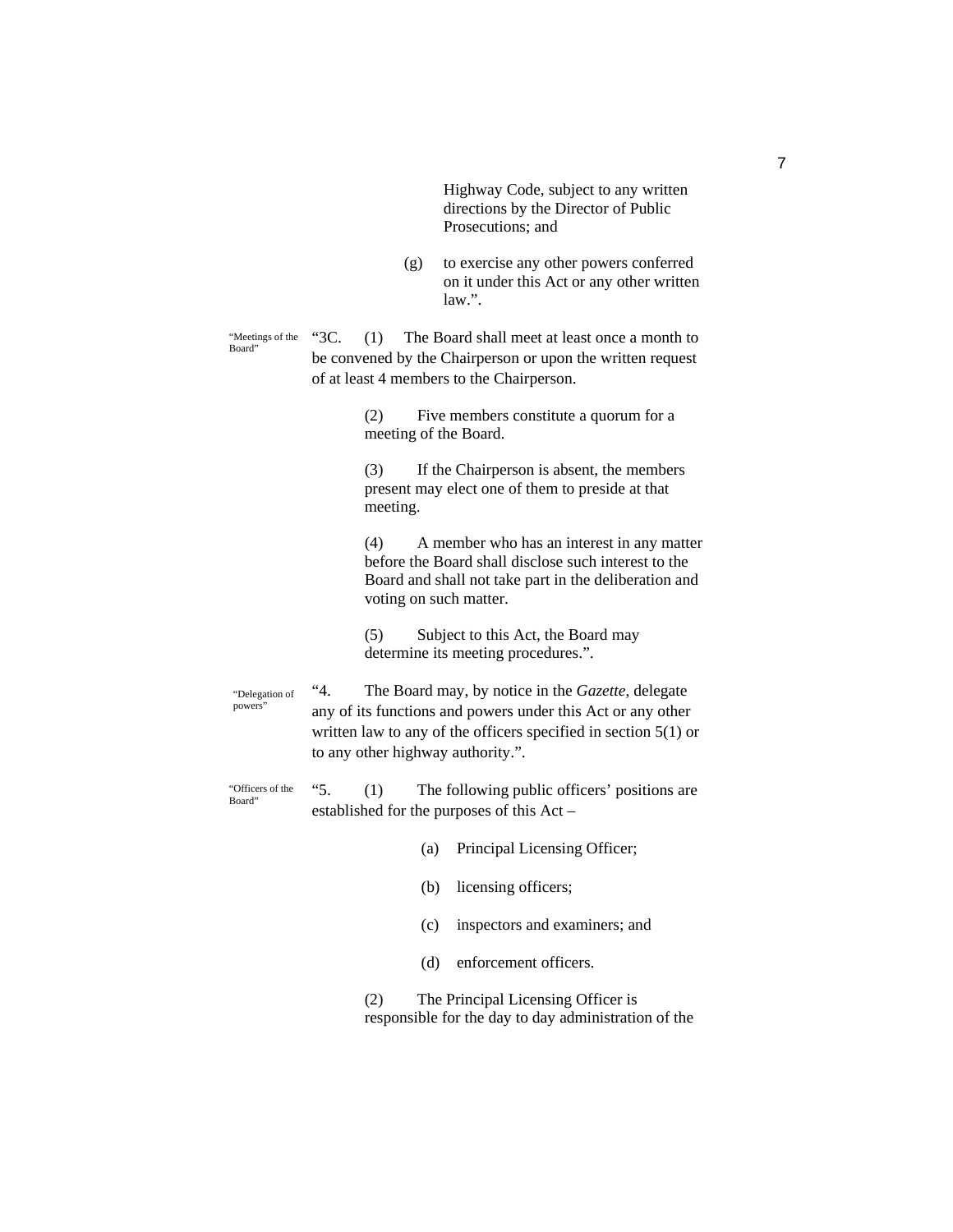Board and shall act as Secretary to the Board.

(3) This section is without prejudice to the power to appoint other public officers necessary for the administration of this Act.".

**5.** The principal Act is amended by adding after section 59 the following section –

"59A. (1) The Permanent Secretary for the Ministry that is responsible for a Government vehicle shall serve a notice on any person who is in possession or control of such vehicle, without lawful authority, demanding the return of such vehicle. (2) The notice under subsection (1) shall be in "Unlawful possession of Government vehicles"

writing and specify a period of up to fourteen days.

(3) A person who fails to return the Government vehicle after being served with a notice under subsection (1) commits an offence and is liable on conviction to a fine not exceeding 5,000 penalty units or to imprisonment for a term not exceeding twelve months or both.

(4) It is not a defence for an offence under this section that the person has other pending entitlements, claims, benefits or rights with the Government, in particular where such person is no longer employed or engaged by the Government.

(5) The court may, in addition to any penalty imposed under subsection (3), order the return of the Government vehicle, including order for compensation for any damage to or loss of the vehicle.".

**6.** The principal Act is amended by adding after section 71 the following new section – New section 71A

> "71A. (1) The Board may issue infringement notices, in the prescribed form, for breach of an offence under this Act or under any regulation or Highway Code. "Infringement notices'

Section 59A added

8

added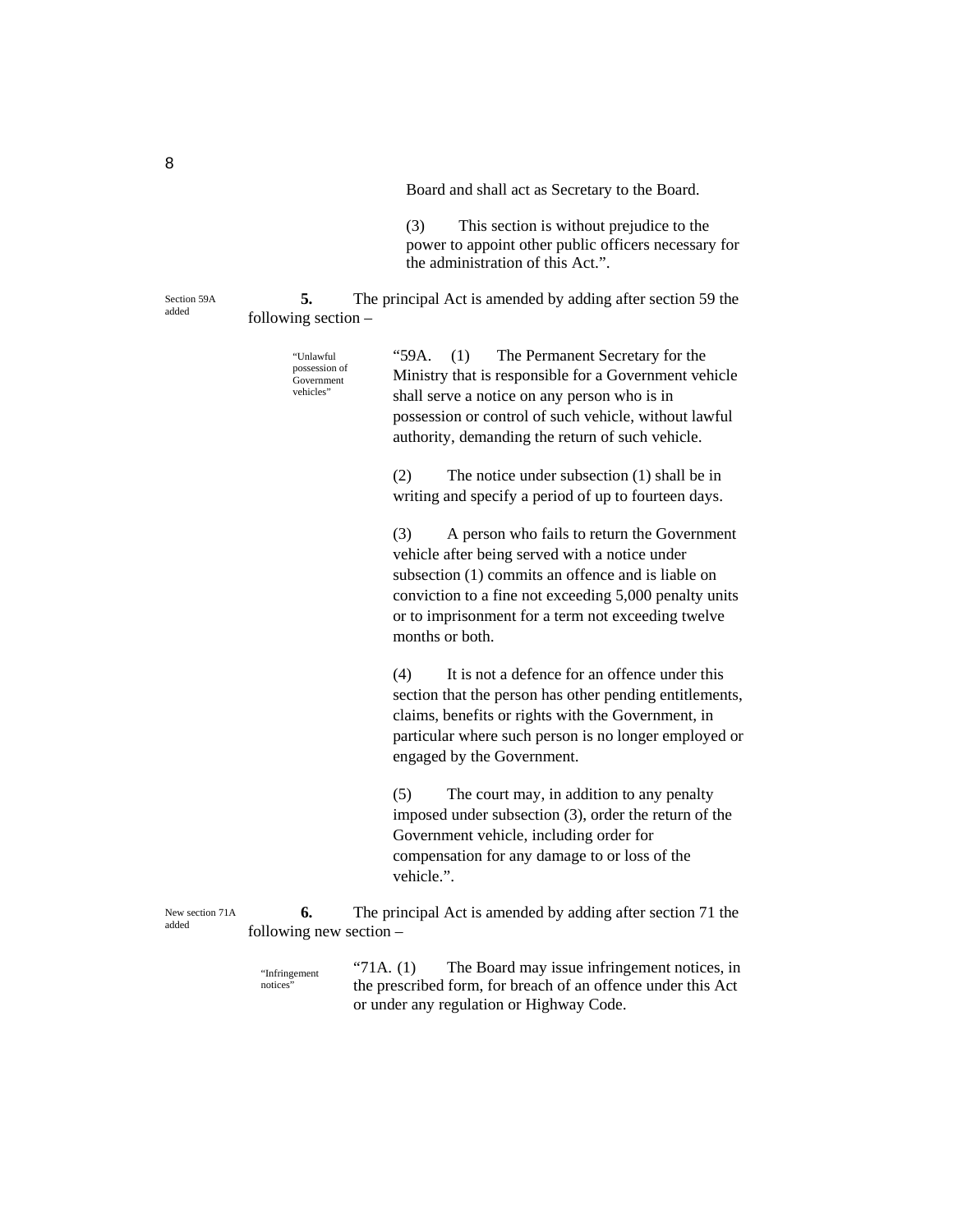(2) Any regulation made under section 82(1)(kb) shall –

- (a) list the offences under the Act, regulations or Highway Code that are to be subject to infringement notice; and
- (b) prescribe the fixed penalty, which shall be an amount not exceeding one-fifth of the maximum penalty units specified for that offence.
- (3) Infringement notices shall
	- (a) set out the name and address of the offender;
	- (b) set out the offence prescribed for infringement notice;
	- (c) set out the prescribed fixed penalty;
	- (d) provide for payment of the fixed penalty, whether or not the offence is admitted, and for election to the court if the offence is disputed; and
	- (e) set out any other prescribed information.

 (4) Any infringement notice shall be issued on behalf of the Board and may be signed by the Principal Licensing Officer or a licensing officer, inspector, examiner, police officer, officer of another highway authority or any other person authorised in writing by the Board.

(5) If the fixed penalty is paid in full, including any incidental costs, no further proceedings shall be instituted against the person in respect of that offence, without prejudice to the right to any civil claim for damages arising out of that offence.".

**7.** Section 82 of the principal Act is amended –

(a) in line 1 of subsection  $(1)$ , by inserting ", in consultation with the Board," after "Minister may"; Section 82 amended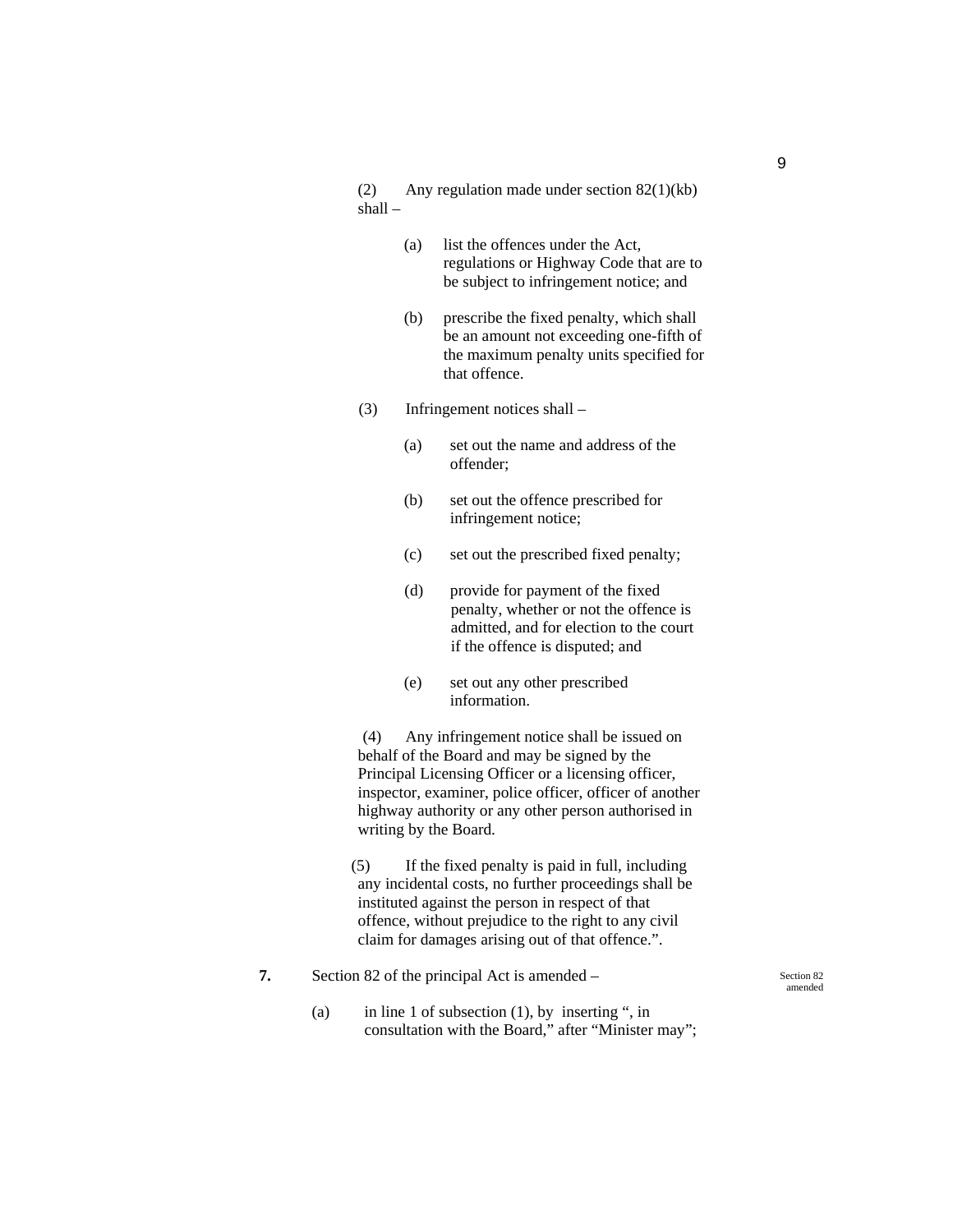(b) in subsection (1), by adding the following new paragraphs after paragraph  $(k)$  –

> "(ka) the formation of associations for owners or operators of public service vehicles and the regulation of the form of entities to operate or own public service vehicles;

(kb) for the purposes of giving effect to section 71A"; and

(c) by adding the following new subsection –

 "(3) Before the Minister makes regulations for the control of fares and charges under subsection  $(1)(k)$ , the Minister shall first issue a notice in the *Gazette* and other forms of public medium calling for public submissions on any proposal to prescribe new fares or charges or to increase or decrease any existing fares or charges.".

**8.** Section 83 of the principal Act is amended in subsection (1), by deleting "a highway authority" and by substituting "the Board". Section 83 amended

General amendments to references

**9.** (1) Any reference to "Principal Licensing Officer", "licensing officer" or "inspector" is deleted and substituted with "Board" in the following provisions –

- (a) sections 8, 9, 11, 14, 16, 17, 18, 19, 21, 22, 23, 24, 26, 28, 29, 37, 42, 46, 71, 72, 76 and 82(2) of the principal Act; and
- (b) regulations 8, 12, 13, 16, 18, 22, 37, 61, 76, 77, 79 and 80 of the Traffic Regulations.

(2) Any reference to "Minister" is deleted and substituted with "Board" in sections 5, 10, 29, 42, 65, 67 and 68 of the principal Act and regulations 59, 63 and 76 of the Traffic Regulations.

(3) Any reference in the principal Act or any other written law or statutory instruments and other documents to "Traffic Act", "Traffic Regulations" or any other subsidiary legislation by that name is deleted and substituted with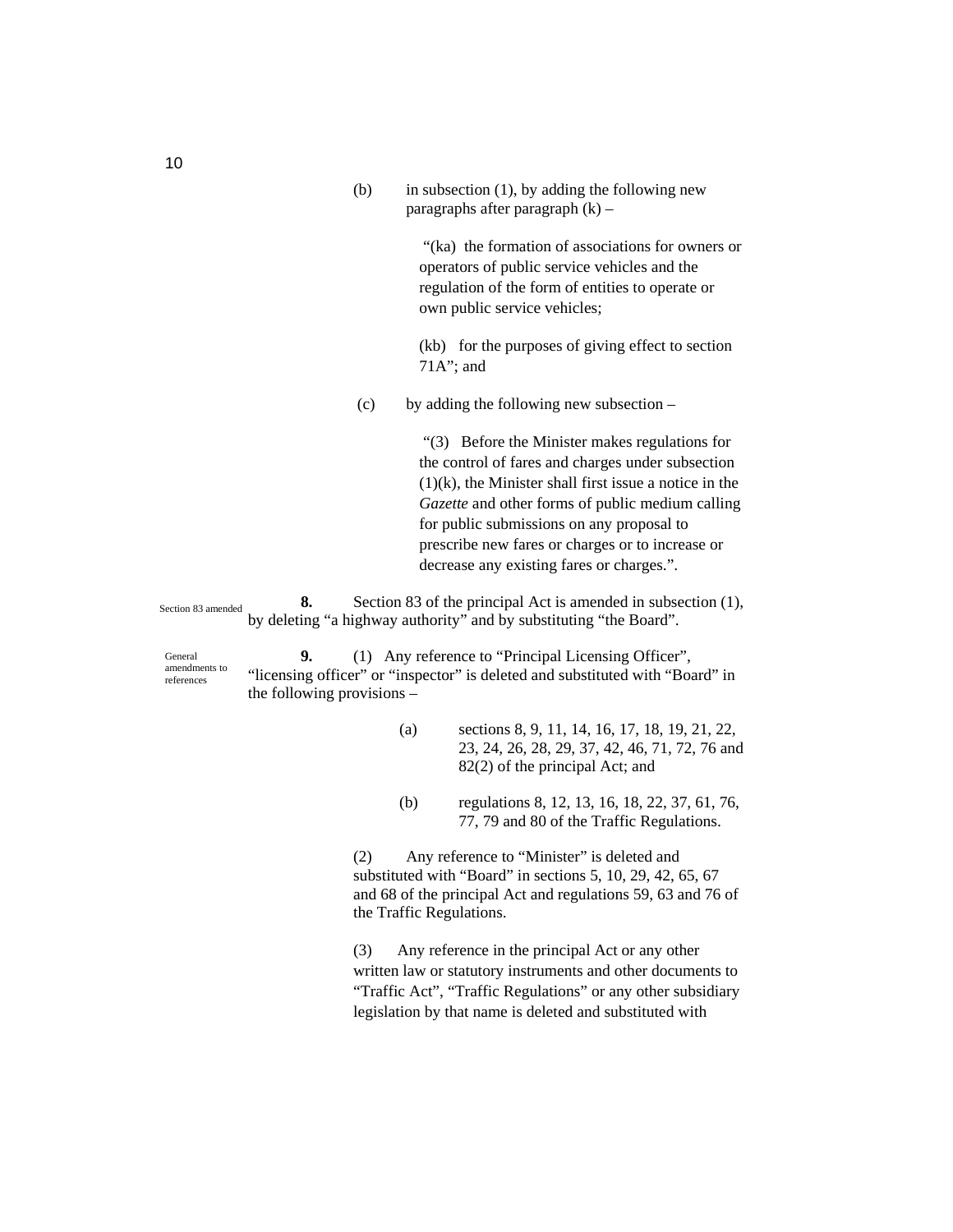"Road Transport Act", "Road Transport Regulations" or the relevant name of the subsidiary legislation.

**10.** Without limiting the Interpretation and General Provisions Act (Cap. 85), at the commencement of this Act –

- (a) the exercise of any functions by the existing Principal Licensing Officer, licensing officers, inspectors and examiners shall continue as if they have been delegated such powers by the Board pursuant to the new section 4 of the principal Act until such time the Board issues new delegations to such officers; and
- (b) any highway authority appointed before the commencement of this Act shall continue as if such authority were declared under the new section 3(5) of the principal Act.

11

#### Transitional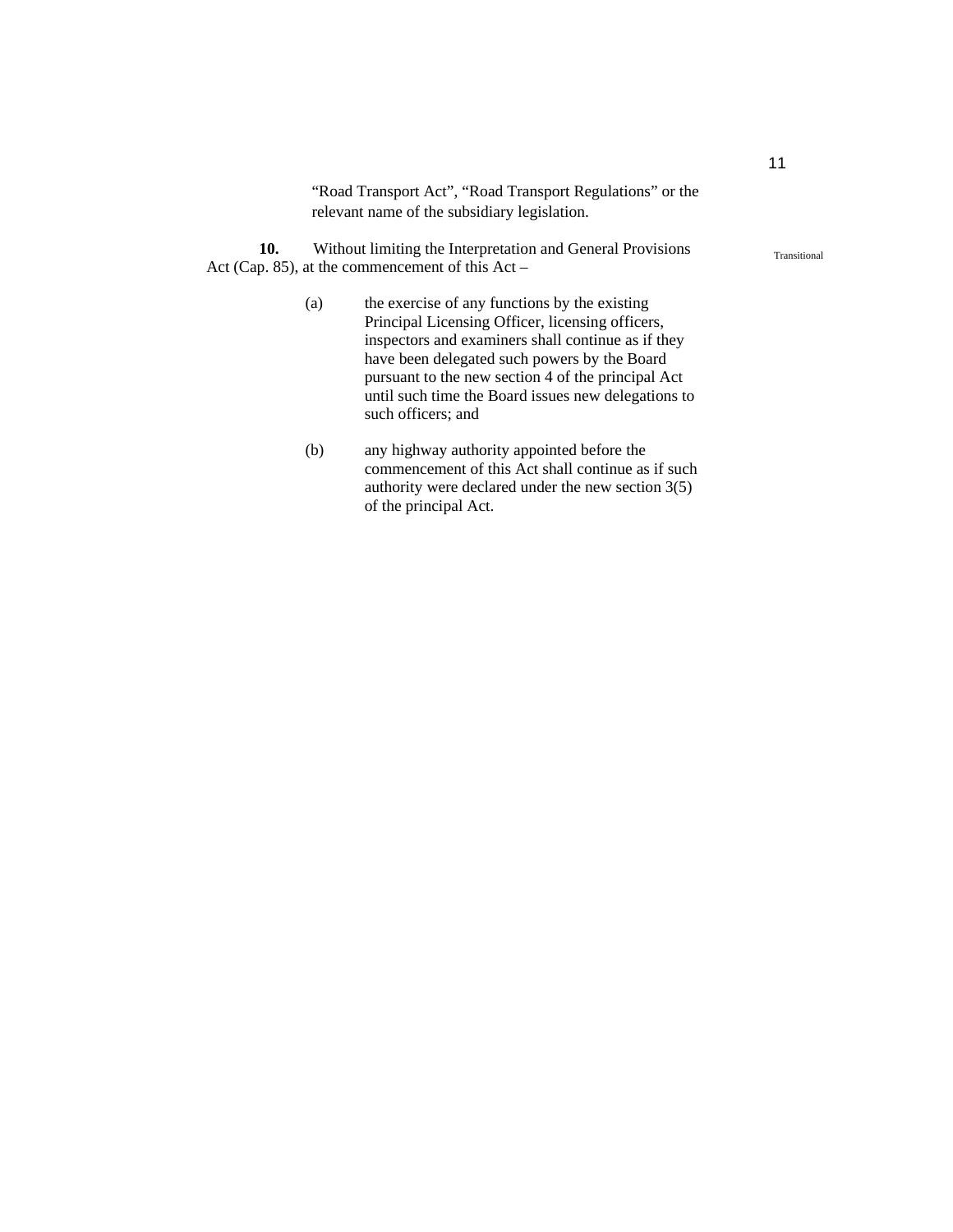#### **OBJECTS AND REASONS**

The Bill seeks to amend the Traffic Act for the purpose of ensuring that the functions and powers under that Act are well coordinated, administered and enforced to ensure safety on our roads. The amendment will allow for proper administration and better enforcement of our traffic laws, which will include on-the-spot fines, appointment of enforcement officer and undertaking of prosecutions in the Magistrates' Courts by officers of the Board for minor offences.

The objective of the Bill can be achieved through the establishment of a Road Transport Board. The Board will be responsible for carrying out the functions and powers under the Act for the registration and licensing of motor vehicles and licensing of drivers, including formulation of road transport policies for consideration by Government. The Board will delegate its functions and powers to the Principal Licensing Officer, licensing officers, inspectors and examiners who are currently performing those functions and powers.

#### **EXPLANATORY MEMORANDUM**

Clause 1 provides for the short title and commencement provisions. The Minister will appoint the commencement date w after preliminary steps have been taken to establish the Board, including provisions for budget, making of regulations, etc.

Clause 2 changes the title of the Act to be called the Road Transport Act.

Clause 3 adds some new words to the interpretation section.

Clause 4 establishes the proposed Road Transport Board consisting of Government and non-government representatives. It provides for its functions and powers, which include taking over the licensing of vehicles and drivers under the Act. The existing officers will continue to perform those functions, which the Board will eventually delegate to them but retain the supervision control of licensing powers. The Board will become the overall Highway Authority, which under the current Act vests with the Permanent Secretary. The creation of the Board will also augurs well for the